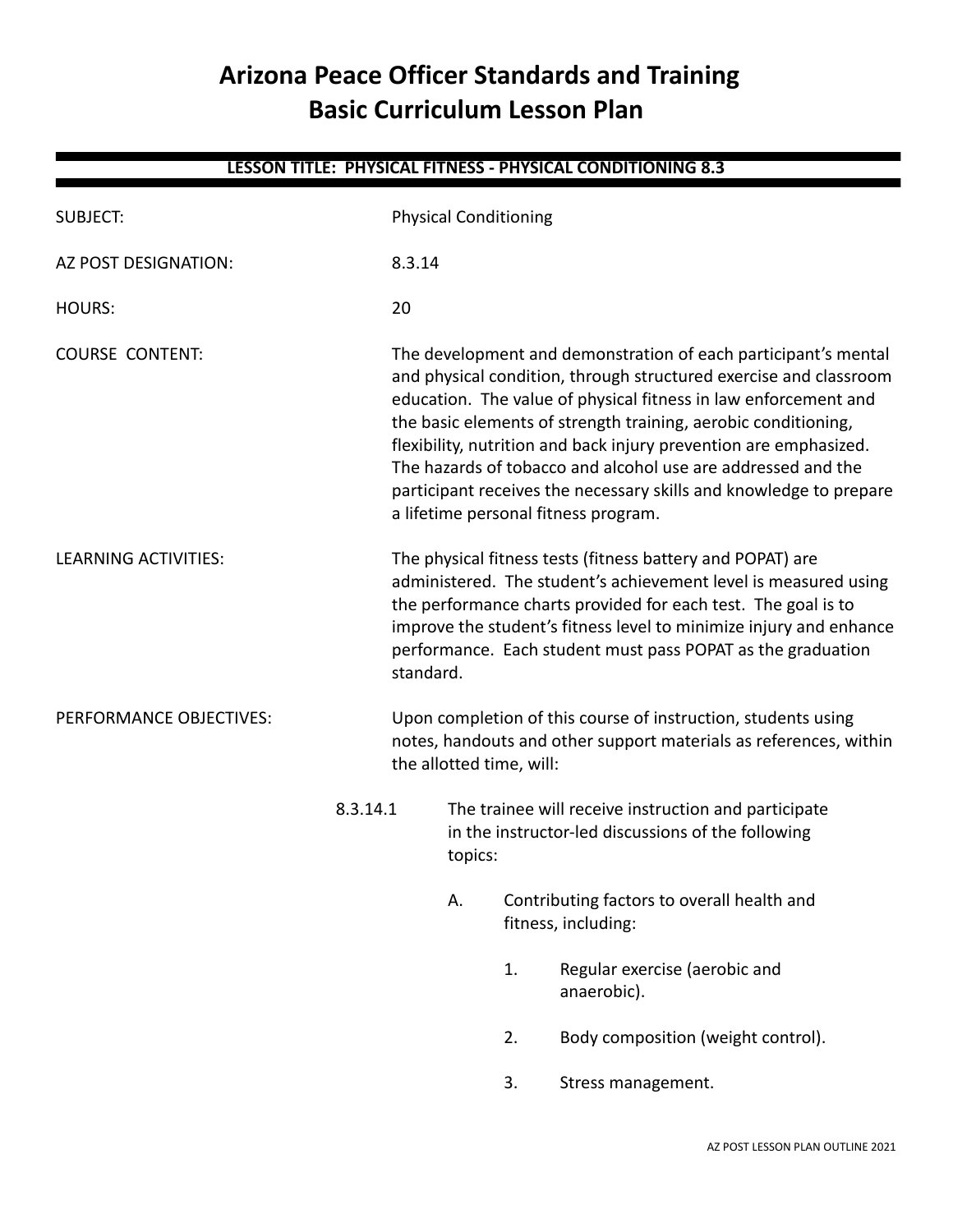- 4. Diet/nutrition (with emphasis on minimizing intake of fats).
- 5. Periodic medical examinations.
- 6. Tobacco use.
- 7. Alcohol abuse.
- B. The relationship between health and fitness and various elements of job performance, including:
	- 1. Absenteeism.
	- 2. On-the-job injuries.
	- 3. General overall productivity.
- C. Common health problems experienced by law enforcement officers, including:
	- 1. Cardiovascular disorders.
	- 2. Low back injuries
	- 3. Substance abuse
- D. Physical conditioning factors and methods for evaluating each, including the following:
	- 1. Cardiovascular endurance 1.5-mile run.
	- 2. Flexibility sit and reach test
	- 3. Muscular strength bench press, leg press, vertical jump, etc.
	- 4. Muscular endurance push ups, sit ups.
	- 5. Anaerobic power 300-meter run.
	- 6. Speed and agility run sprints, etc.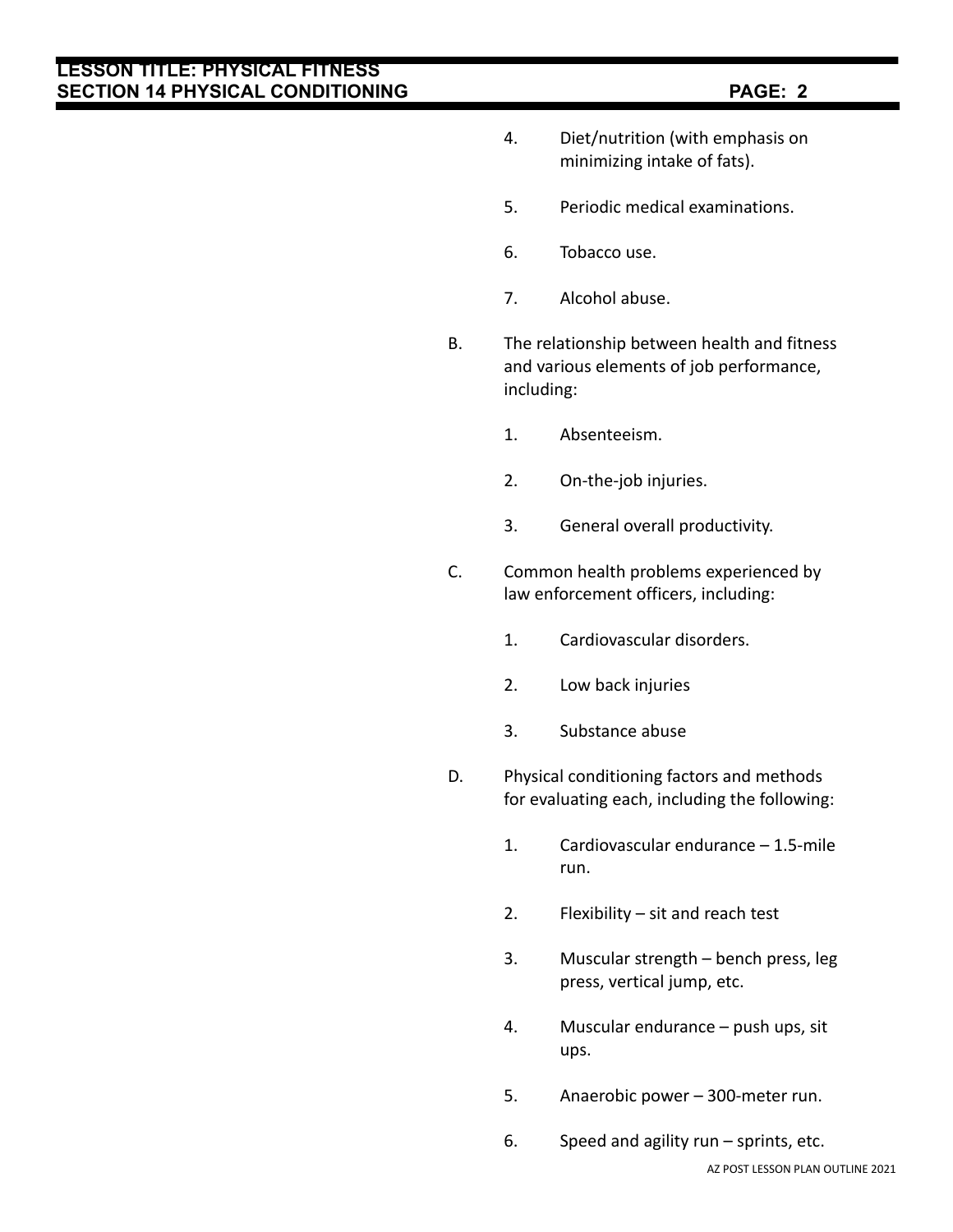- E. Safe and effective exercises for each of the physical conditioning factors (instructor-led demonstration followed by trainee practice to achieve proper exercise techniques, including calculation and monitoring of "target" heart rate).
- F. The three (3) components of a safe and effective conditioning session:
	- 1. Warm-up.
	- 2. Conditioning period.
	- 3. Cool down.
- G. The meaning and significance of the following exercise principles:
	- 1. Specificity.
	- 2. Frequency.
	- 3. Duration.
	- 4. Overload.
	- 5. Progression.
- H. Methods for preventing low back injury (instructor-led demonstration followed by trainee practice to achieve proper exercise techniques), including proper techniques for:
	- 1. Lifting/carrying heavy objects.
	- 2. Dragging/pulling heavy objects.
	- 3. Pushing vehicles by hand.
	- 4. Safe and effective flexibility and strength exercises for preventing low back injury.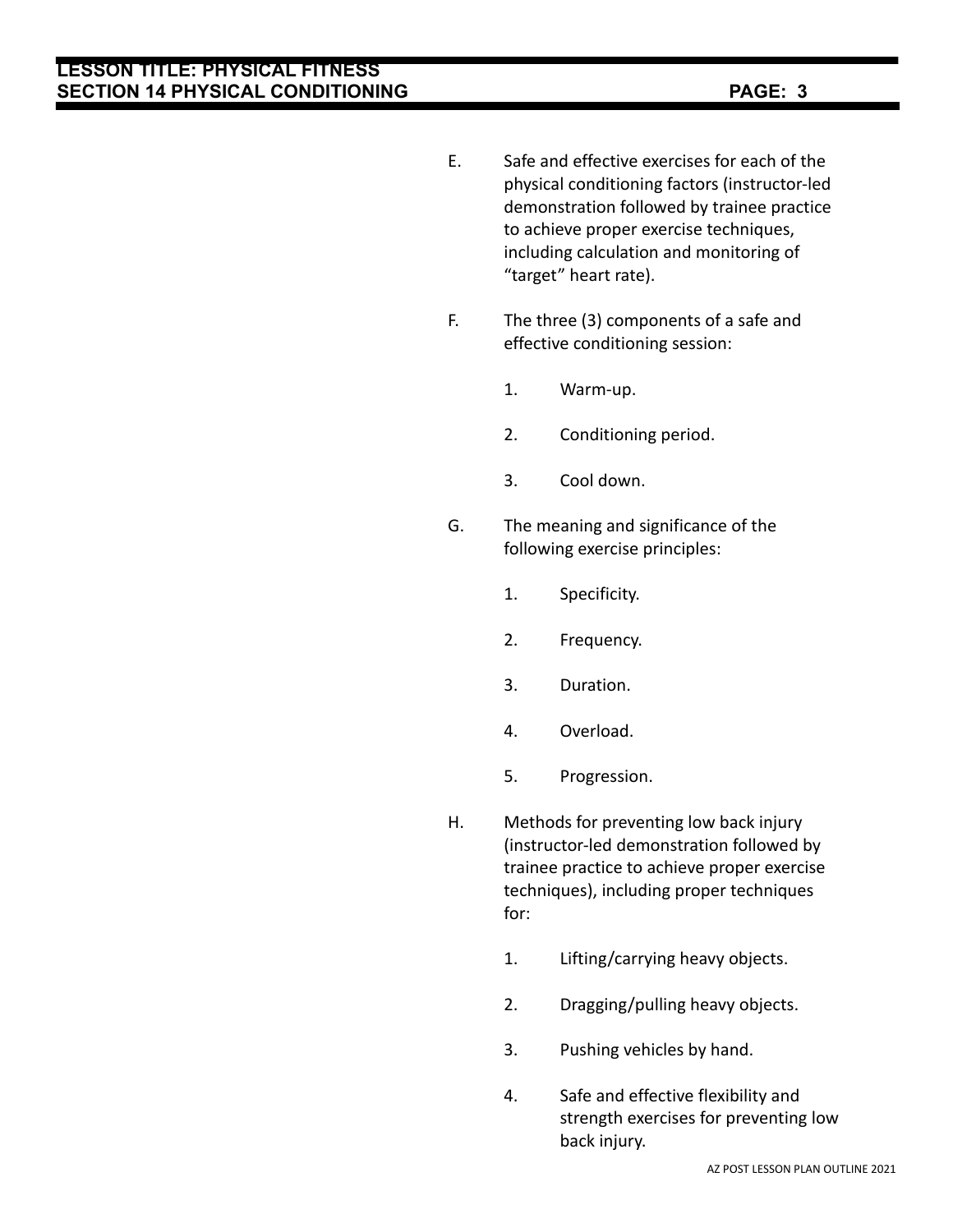- I. The basic food nutrients and the general effects each has upon health and fitness.
	- 1. Proteins.
	- 2. Carbohydrates.
	- 3. Fats.
	- 4. Vitamins.
	- 5. Minerals.
	- 6. Water.
- J. Common foods that are particularly high or low in the different food nutrients.
- K. The long-term effects of alcohol abuse including addiction and chronic degenerative diseases such as:
	- 1. Cirrhosis of the liver.
	- 2. Damage to the nervous system.
	- 3. Atherosclerosis.
	- 4. Fetal alcohol syndrome.
- L. The short-term and long-term effects of tobacco use, including:
	- 1. Short-term effects: Constriction of the arteries, changes in blood chemistry, elevations in blood pressure and elevation of heart rate.
	- 2. Long-term effects: Addiction, cardiovascular disease, respiratory disease, cancer, etc.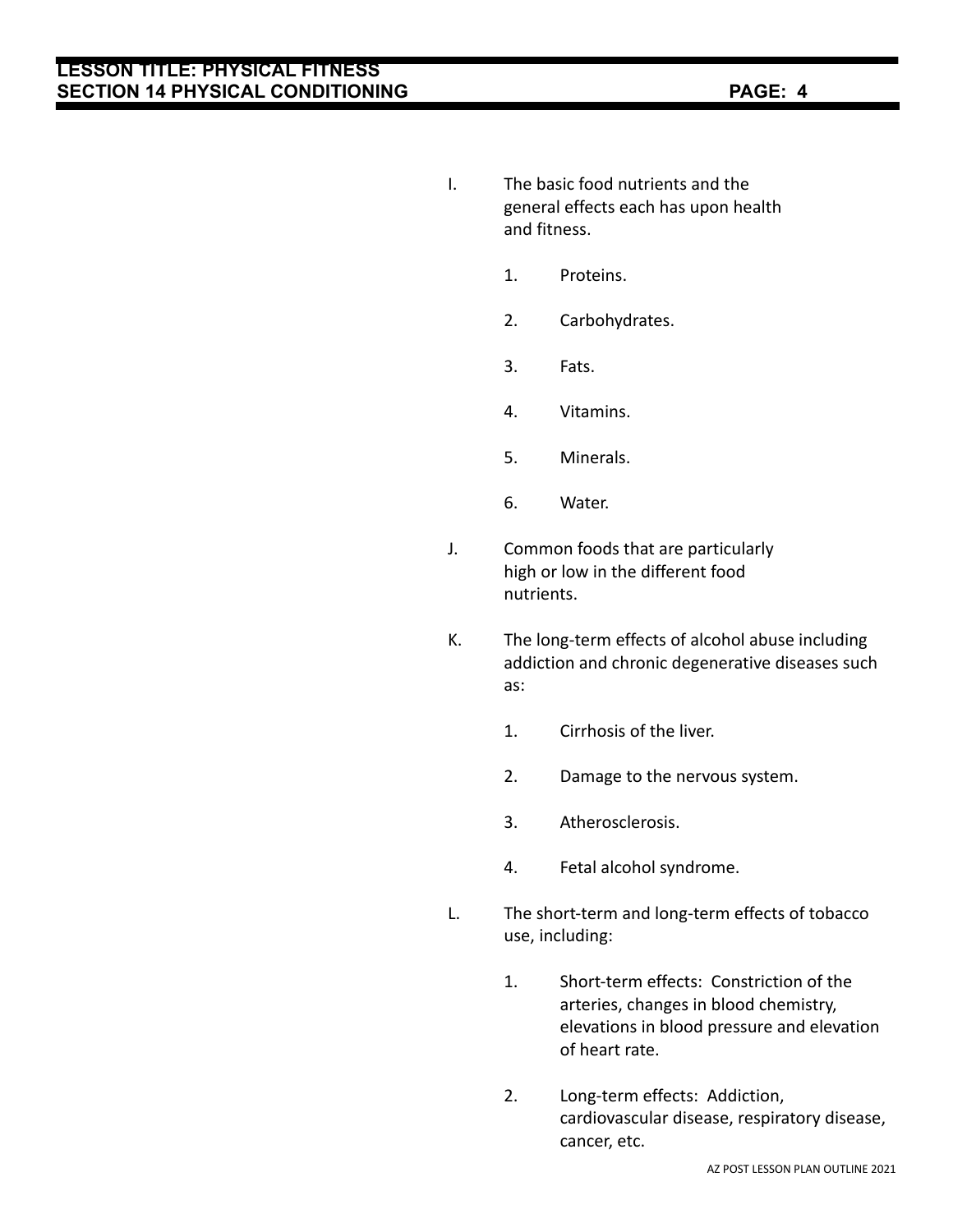- M. The nature and effects of other substances that have the potential for abuse, including:
	- 1. Caffeine.
	- 2. Steroids.
	- 3. Prescription medications.

| DATE FIRST PREPARED:          | August 1995                                                  |                                  |  |
|-------------------------------|--------------------------------------------------------------|----------------------------------|--|
| PREPARED BY:                  | Lt. William Louis and Officer Joe Wolfer, Phoenix P.D.       |                                  |  |
| <b>REVIEWED - REVISED:</b>    | Sgt. Angela Kwan, Phoenix P.D.                               | DATE: June 2002                  |  |
| <b>REVIEWED - REVISED:</b>    | Sgt. Angela Kwan, Phoenix P.D.                               | DATE: March 2004                 |  |
| <b>REVIEWED - REVISED:</b>    | Lt. Angela Kwan, Phoenix P.D.                                | DATE: August 2008                |  |
| <b>REVIEWED - REVISED:</b>    | Lt. Angela Kwan, Phoenix, P.D.                               | DATE: January 2010               |  |
| <b>REVIEWED - REVISED:</b>    | AZPOST (DocX)                                                | DATE: April 2022                 |  |
| <b>REVIEWED - REVISED:</b>    |                                                              | DATE:                            |  |
| REVIEWED - REVISED:           |                                                              | DATE:                            |  |
| AZ POST - APPROVAL:           | <b>Richard Watling</b>                                       | DATE: January 2010               |  |
| AZ POST - APPROVAL:           | Lori Wait                                                    | DATE: April 2022                 |  |
| <b>INSTRUCTOR REFERENCES:</b> | The New Aerobics by Dr. Kenneth Cooper.                      |                                  |  |
|                               | Interval Training by Edward Fox, Ph.D and Donald K. Mathews, |                                  |  |
|                               | D.P.E.                                                       |                                  |  |
|                               | Stretching by Bob Anderson.                                  |                                  |  |
|                               | Understanding Nutrition by Eleanor Whitney and May Hamilton. |                                  |  |
|                               | Pennsylvania State Police Fitness Assessment Manual by Jay   |                                  |  |
|                               | Cochran (Commissioner), Pennsylvania State Police.           |                                  |  |
|                               |                                                              | AZ POST LESSON PLAN OLITLINE 202 |  |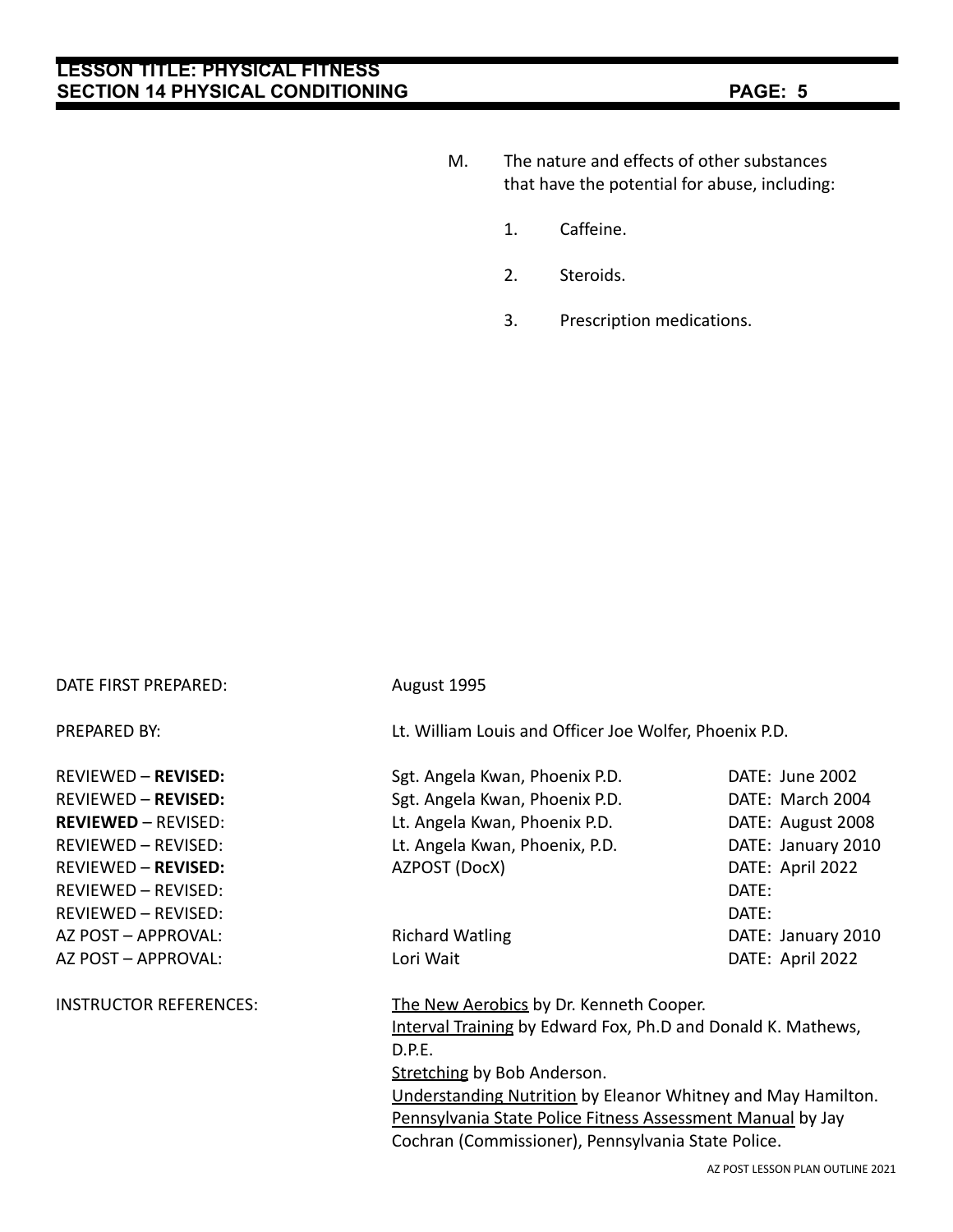|                                  | Police Fitness Concepts by Dean Nyhart (DPS), Physical Fitness<br>Instructor School, 1986 - AZ POST.<br>The Aerobics Way and The Aerobics Program for Total Well Being<br>by Kenneth Cooper M.D., M.P.H., 1977.<br>Your Blood Cholesterol Level - Handout by Boenringer Mannheim,<br>Diagnostics.<br>2001 Cooper Manual by Kenneth Cooper M.D. (et. al). |
|----------------------------------|----------------------------------------------------------------------------------------------------------------------------------------------------------------------------------------------------------------------------------------------------------------------------------------------------------------------------------------------------------|
| <b>CLASS LEVEL:</b>              | Student                                                                                                                                                                                                                                                                                                                                                  |
| <b>TRAINING AIDS:</b>            | Stop watches, Cooper standards, POPAT manual, protocols (A-E), if<br>used, and handouts (recruit notebook), if used.                                                                                                                                                                                                                                     |
| <b>INSTRUCTIONAL STRATEGY:</b>   | Interactive lecture, reading assignments, instructor<br>demonstration, group discussion, problem solving and practical<br>exercises.                                                                                                                                                                                                                     |
| <b>SUCCESS CRITERIA:</b>         | Learning activities will have an objective practical/scenario<br>pass/fail evaluation to assess student competency in this<br>functional area.                                                                                                                                                                                                           |
| <b>COMPUTER FILE NAME:</b>       | 8.3.14 Physical Conditioning                                                                                                                                                                                                                                                                                                                             |
| DATE RELEASED TO THE SHARE FILE: | May 27, 2022                                                                                                                                                                                                                                                                                                                                             |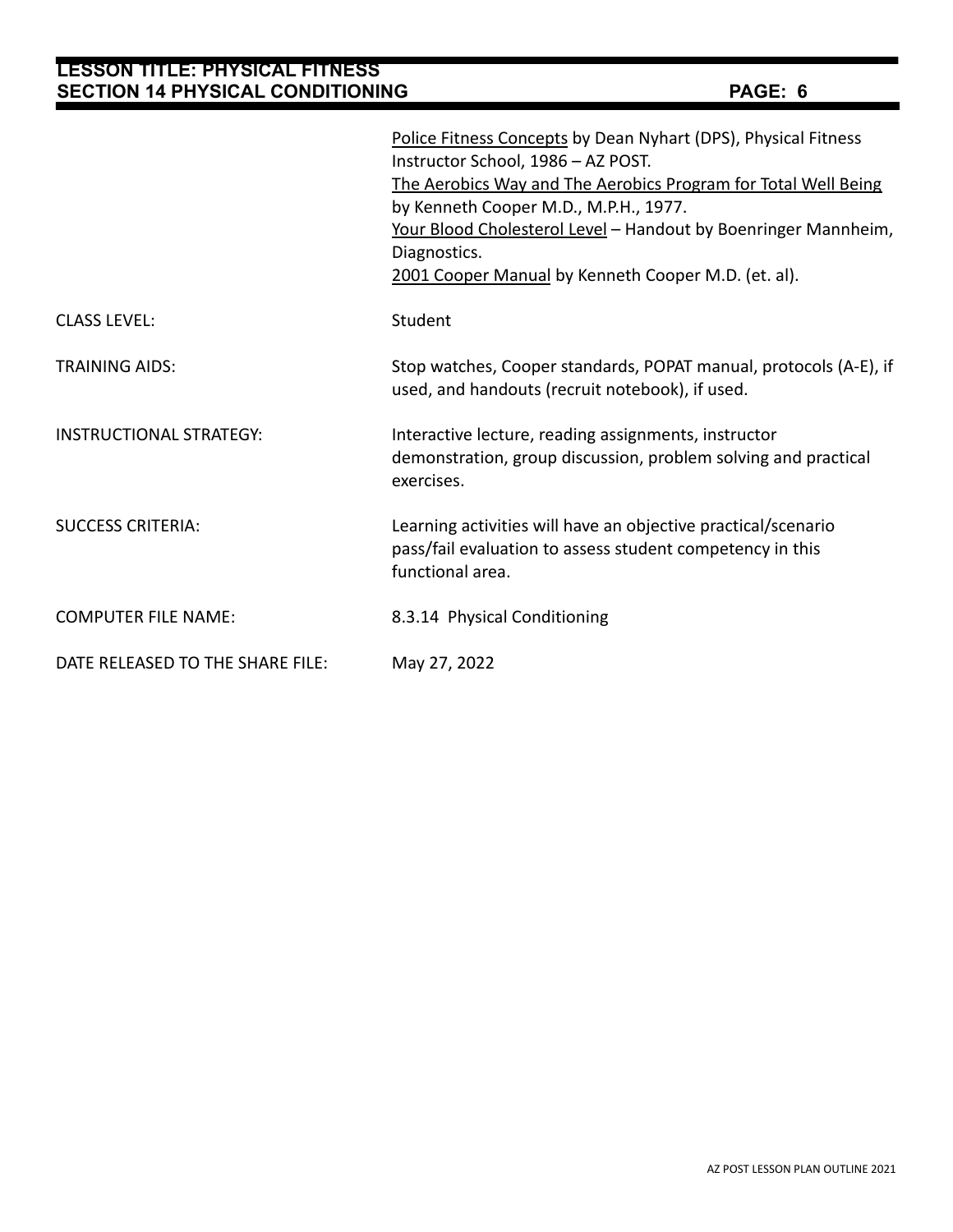#### **I. INTRODUCTION**

- A. Instructor(s) (self) introduction.
- B. Preview of performance objectives.

### **II. INTRODUCTION TO WELLNESS**

- A. Institute of Aerobics Research.
	- 1. Dr. Kenneth Cooper.
	- 2. Concept of preventive medicine.
	- 3. Total physical well being.
		- a. Exercise.
		- b. Rest.
		- c. Proper diet.
	- 4. Psychological.
		- a. Mental.
		- b. Spiritual.
- B. Major cause of death.
	- 1. Males:
		- a. All cardiovascular diseases. (Heart attack, stroke, congestive heart failure, etc.)
		- b. All cancers.
		- c. Accidents.
		- d. Chronic obstructive pulmonary disease. (Emphysema.)
		- e. Pneumonia and influenza.
	- 2. Females: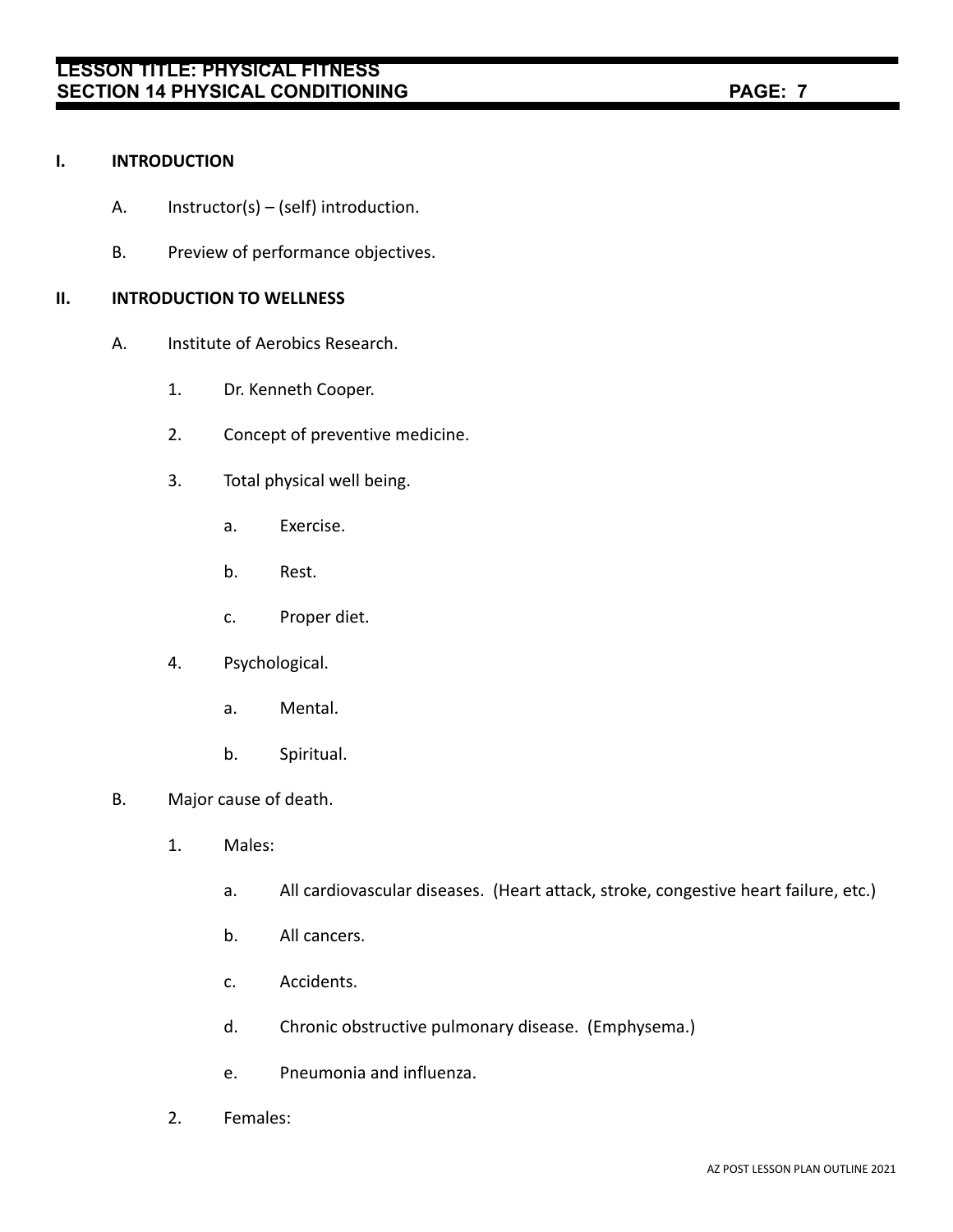- a. All cardiovascular diseases. (Heart attack, stroke, congestive heart failure, etc.)
- b. All cancers.
- c. Chronic obstructive pulmonary disease.
- d. Pneumonia and influenza.
- e. Accidents.
- C. Law enforcement vs. the general population.
	- 1. Studies by I.A.R. indicate that law enforcement personnel are far less fit than the general population.
	- 2. The average age of death for police officers is 59 years approximately seven (7) years after retirement.
	- 3. Life span is based on their own conduct (excessive eating, drinking and too little exercise).
	- 4. The following are three (3) common health problems experienced by law enforcement personnel: **P. O. 8.3.14.1C**
		- a. Cardiovascular disease.
		- b. Lower back injuries.
		- c. Substance abuse.
	- 5. Long-term effects of alcohol abuse: **P. O. 8.3.14.1K**
		- a. Addiction.
		- b. Chronic degenerative diseases:
			- i. Cirrhosis of the liver.
			- ii. Damage to the nervous system.
			- iii. Atherosclerosis.
			- iv. Fetal alcohol syndrome. **P. O. 8.3.14.1M**
	- 6. The nature and effects of other substances that have the potential for abuse: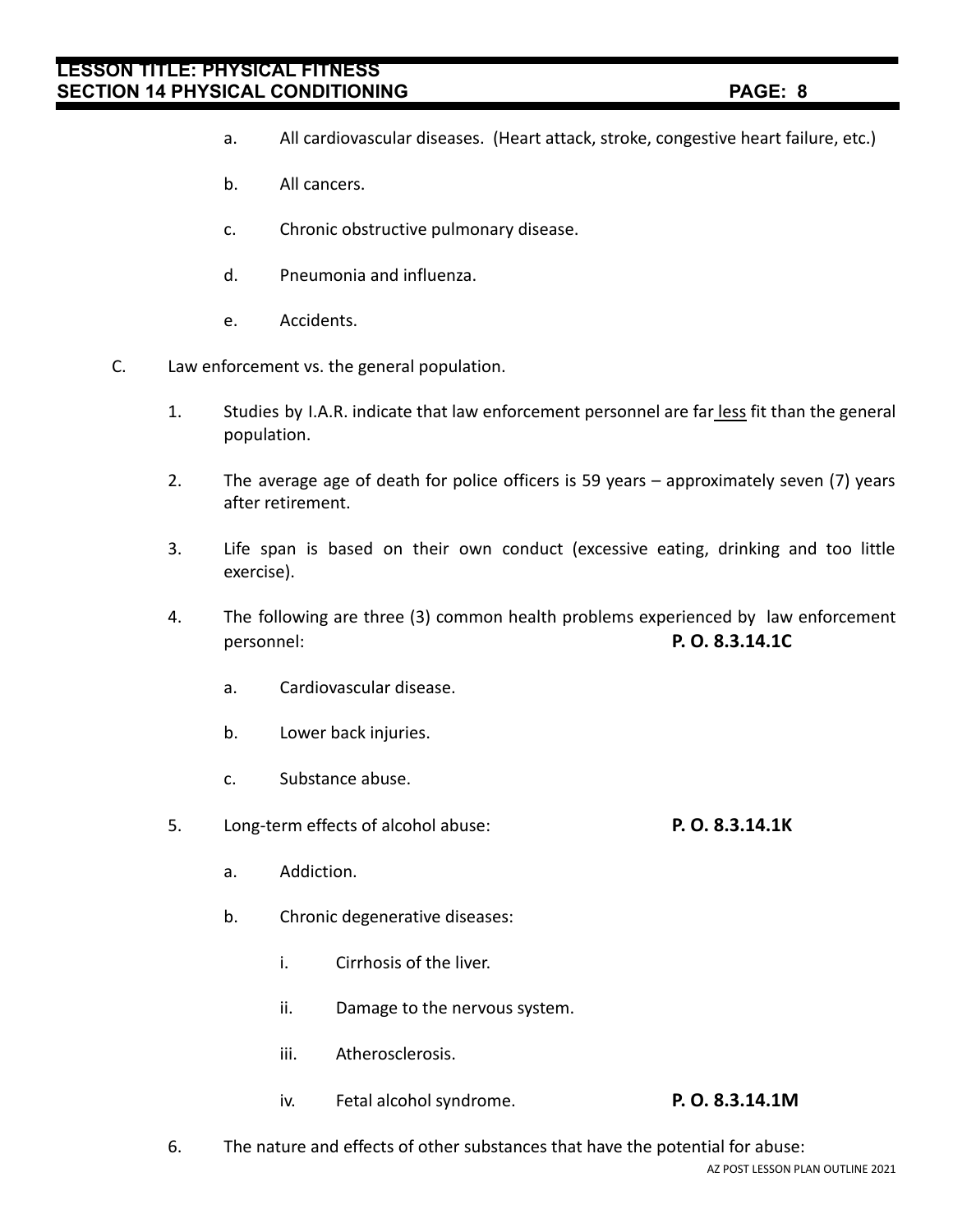- a. Caffeine.
- b. Steroids.
- c. Prescribed medications.
- 7. Fitness and age go together.
	- a. Increased age increased risk factors.
	- b. Studies show that the major causes of death while on duty or taking early retirement are cardiovascular in nature.
	- c. Studies indicate that age causes a definite increase in coronary risk factors.
	- d. Officers between the ages of 20-35 fared okay with norms, but officers over 35 were well below norms.
	- e. However, damage to the blood vessels, which leads to coronary heart disease, begins 15-20 years before the onset of the disease.
- D. Coronary heart disease. (Richard O. Keelor of the President's Council on Physical Fitness.)
	- 1. Sixty percent (60%) of all deaths in the U.S. result from diseases of the heart diseases associated with physical inactivity.
	- 2. Primary risk factors:
		- a. Elevated blood cholesterol: More precisely, the ratio of high-density lipoprotein or HDL called "good cholesterol" to total cholesterol.
			- i. HDL keeps the blood vessels clean. (Good Cholesterol.)
			- ii. LDL low density lipoprotein or "bad cholesterol" carries fatty acids and builds up in the vessels. (Bad Cholesterol.)
			- iii. Normal levels:

#### AGE CHOLESTEROL

| Below 20     | Below 150 |
|--------------|-----------|
| Below 30     | Below 180 |
| 30 and above | Below 200 |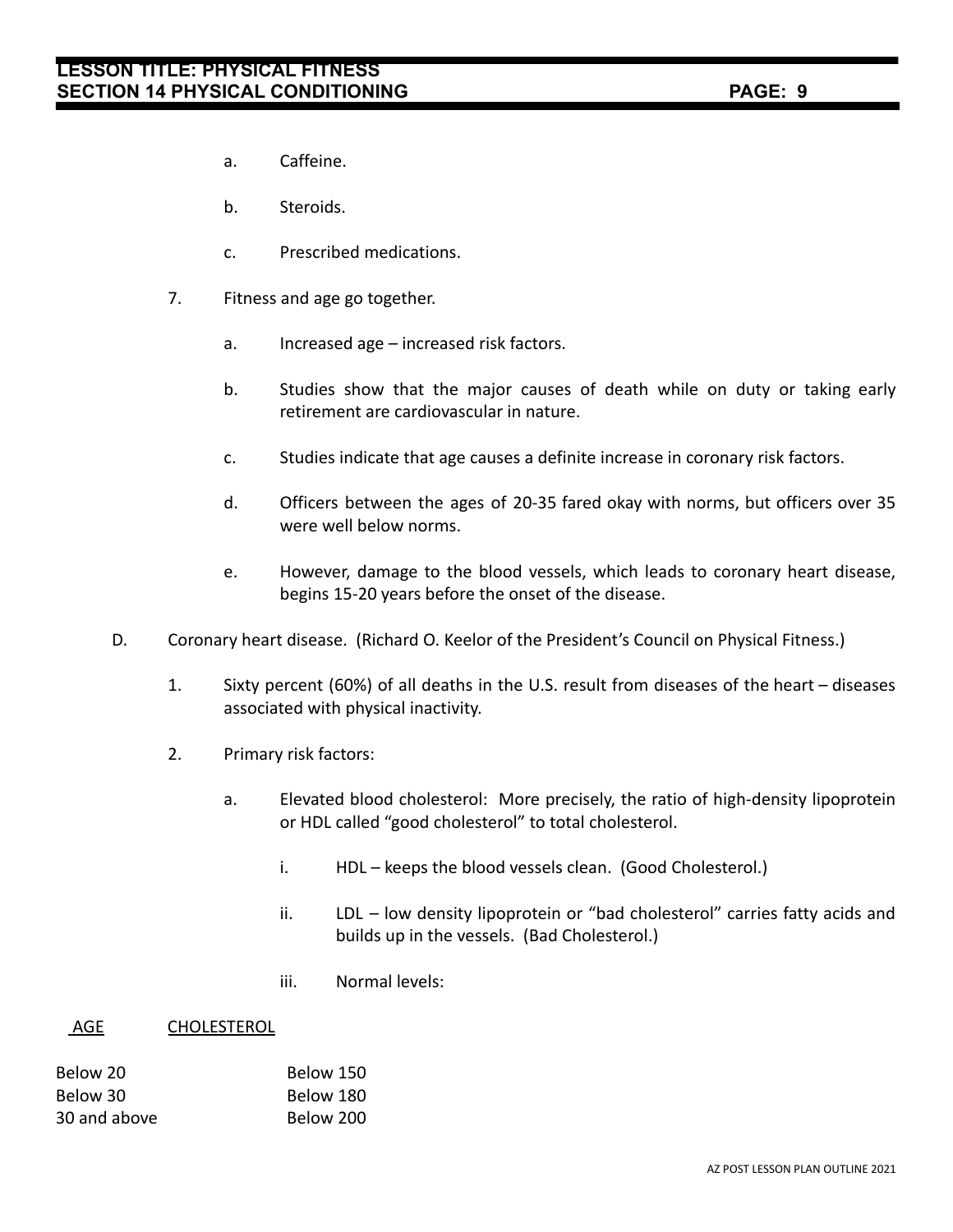iv. Ratio of HDL to total cholesterol:

Male less than 4.0. Female less than 3.5.

Example: Total cholesterol = 180 Total  $HDL = 30$  $180/30 = 6$ 

- b. Elevated blood pressure (hypertension):
	- i. The force or pressure exerted on the material walls by the blood during contraction of the heart (systolic BP) and during relaxation of the heart (diastolic BP).
	- ii. There is a wide range for "normal" blood pressure 140/90 is the value for borderline hypertension.
	- iii. High blood pressure usually has no symptoms.

### c. Smoking. **P. O. 8.3.14.1L**

- i. Short-term effects:
	- a) Constriction of the arteries.
	- b) Changes in blood chemistry.
	- c) Elevations in blood pressure and heart rate.
- ii. Long-term effects:
	- a) Addiction.
	- b) Cardiovascular disease.
	- c) Respiratory disease.
	- d) Cancer.
- iii. "Tobacco is the only product that when used as directed, results in death and disability" – Antonia Novello, M.D. and former Surgeon General of the United States.
- d. Diabetes (glucose).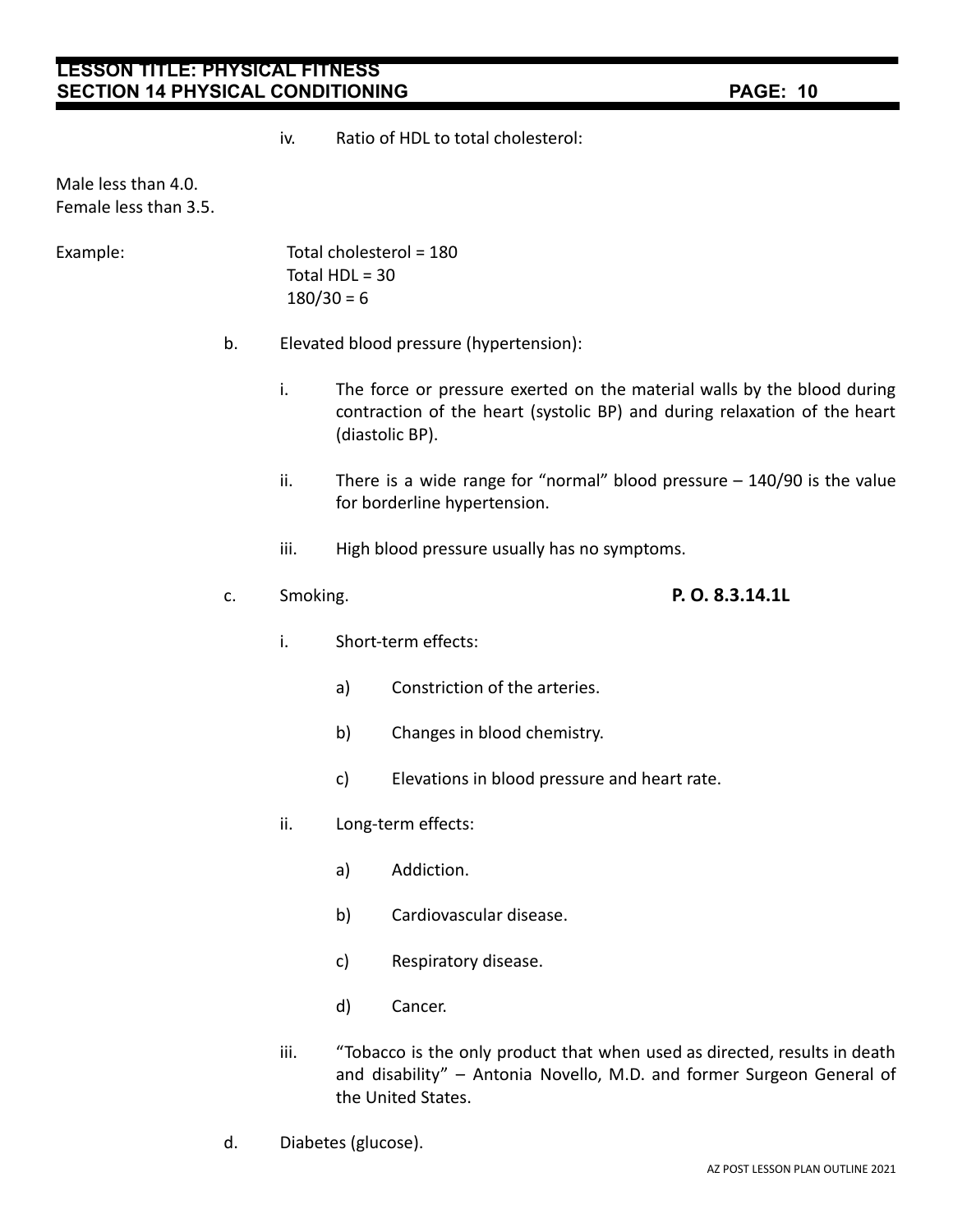- e. Sedentary lifestyle.
- f. Family history genetic link. Blood relatives with M.I men, 55 years, and women, 65 years. (Cannot change.)
- g. Obesity.
- 3. Secondary risk factors:
	- a. Triglycerides.
	- b. Stress.

### **III. FITNESS JUSTIFICATION**

- A. All of the listed primary and secondary risk factors for coronary heart disease can be affected by lifestyles, except family history.
- B. There are positive lifestyle factors between those who get the disease and those who do not: 1. Regular activity.
	- 2. Moderate or no use of alcohol.
	- 3. Eating breakfast regularly.
	- 4. Maintenance of normal weight.
	- 5. Sleeping seven (7) to eight (8) hours per day.
	- 6. No smoking or chewing tobacco the most significant change a smoker can make. It is the leading cause of premature death.
- C. The wellness continuum.

#### **– + Death Optimum Wellness**

- 
- 1. Determining where you fall along the wellness continuum.
	- a. How you feel.
	- b. How you look.
	- c. Physician's examination.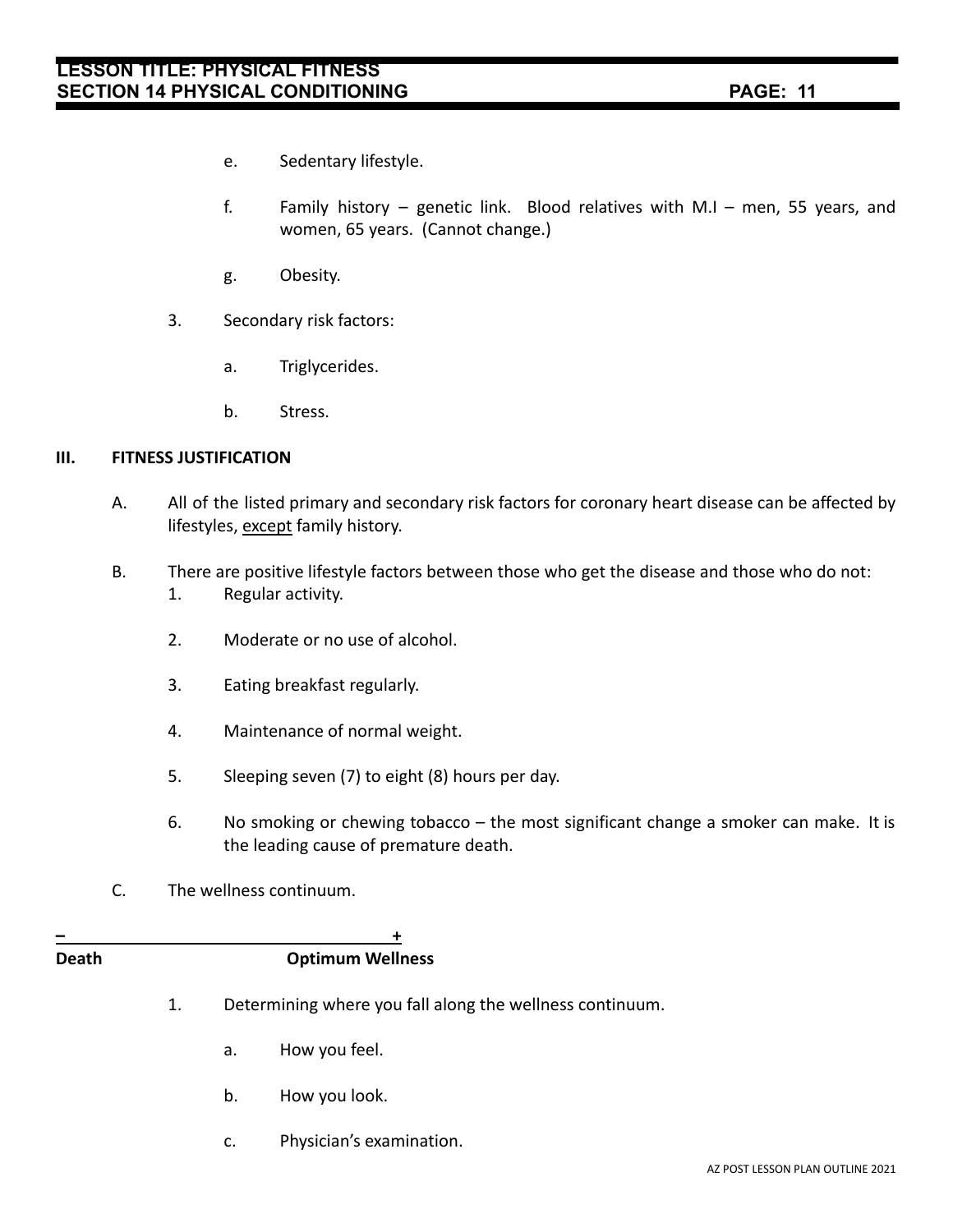- d. Others.
- 2. Influencing (changing) your position along the continuum.
	- a. Position is temporary and acquired.
	- b. Position can change suddenly/traumatically or slowly/subtly.
- 3. What can be done to improve your position on the wellness continuum?
- D. Dr. Kenneth H. Cooper's 12 Ways to Improve the Odds for a Lifetime of Good Health these are contributing factors leading to overall health and fitness: **P. O. 8.3.14.1A**
	- 1. Stop drugs, smoking and chewing tobacco.
	- 2. Limit alcohol.
	- 3. Exercise regularly.
	- 4. Eat less animal fat, cholesterol and sodium.
	- 5. Eat more complex carbohydrates and drink more water.
	- 6. Achieve and maintain ideal body weight.
	- 7. Take appropriate supplements including calcium and antioxidant vitamins.
	- 8. Fasten safety belts.
	- 9. Limit sunlight exposure or wear sunblock.
	- 10. Get immunizations.
	- 11. Obtain good prenatal care.
	- 12. Get regular medical checkups and self exams.
- E. Quality of life.
	- 1. Physical fitness improves one's quality of life.
	- 2. Physical fitness improves self-esteem and self-confidence. (Command presence.)
- F. Goal setting to improve quality of life. (Lifestyle of fitness.)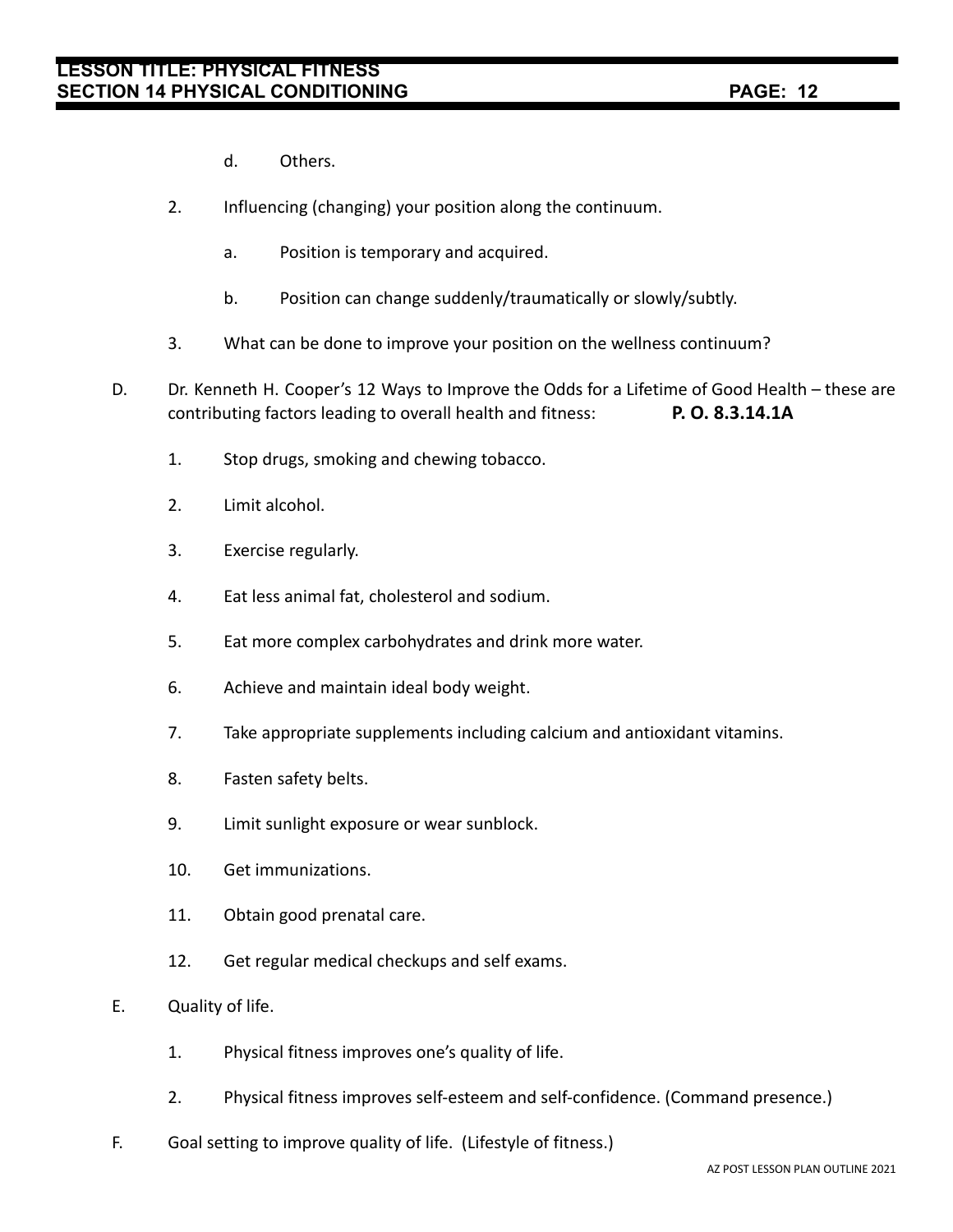- 1. Must be measurable and obtainable.
- 2. Identify intrinsic and extrinsic motivators.
	- a. Personal challenges.
	- b. Health reasons.
- 3. Set short-, mid- and long-term goals. (Write them down.)
- 4. Identify factors, obstacles or excuses and address those to meet your goals.
- G. Two (2) components of physical fitness:
	- 1. Health related:
		- a. Absolute strength. (Define Ability to generate a maximum force of one (1) time. Define - Exert force repeatedly over a period of time.)
		- b. Dynamic strength (endurance).
		- c. Flexibility.
		- d. Cardiovascular endurance.
		- e. Body fat composition.
	- 2. Motor related:
		- a. Coordination.
		- b. Agility.
		- c. Power.
		- d. Balance.
		- e. Speed.
		- f. Accuracy.
	- 3. A motor-related component makes an individual successful in motor skills performance endeavors (firearms, tactical driving and obstacle course). (POPAT measures motor-related components.)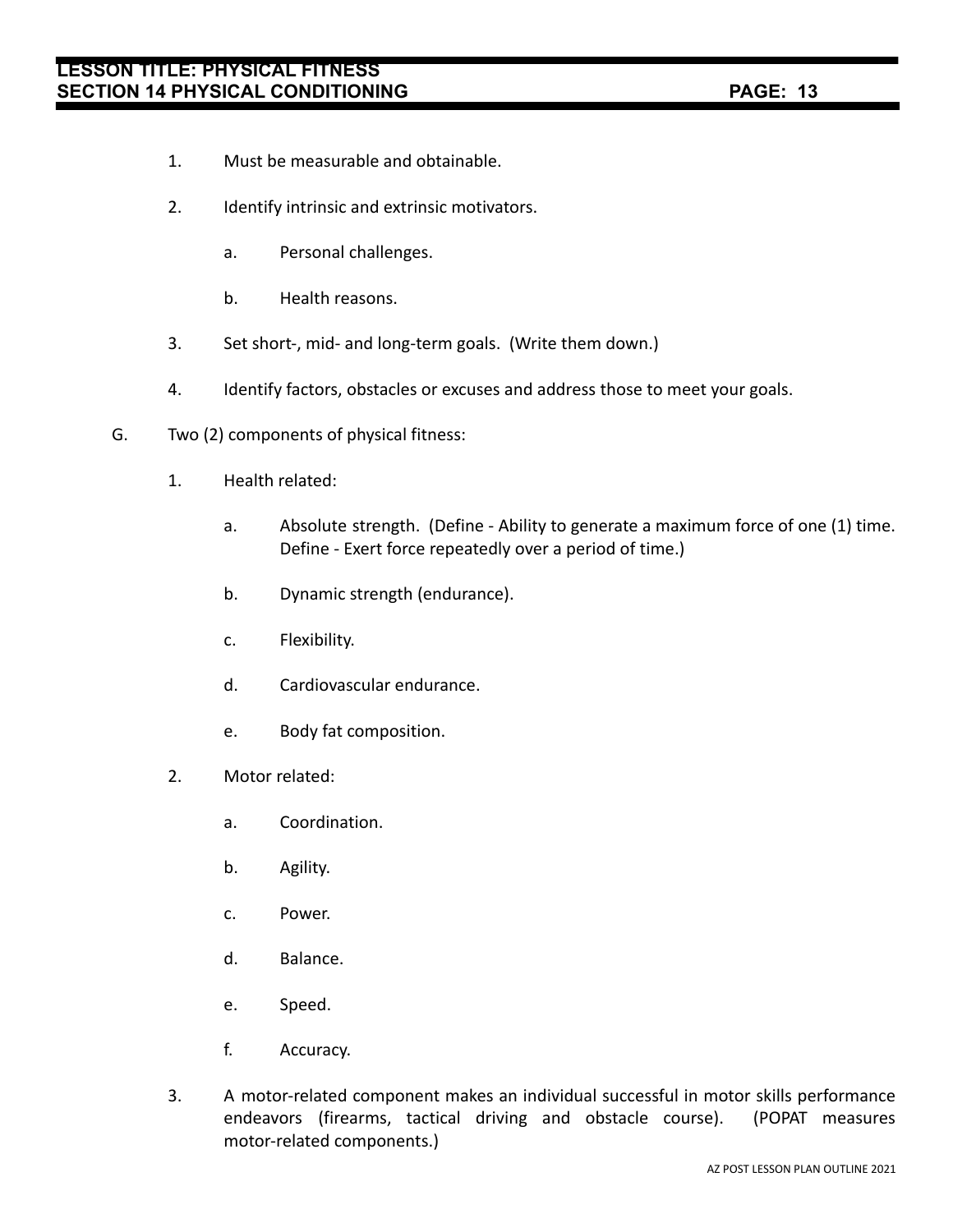- 4. A health-related component makes an individual fit, functional and productive in everyday living.
- 5. General health components are far more important to wellness and quality of life.
- 6. The physical fitness test you take here at the academy measures the general health components.
- 7. Job relatedness. **P. O. 8.3.14.1B**

- a. Readiness to perform the emergency function.
	- i. A physically-fit person can go from rest to exercise, sustain the exercise and recover significantly better than the unfit person.
	- ii. In law enforcement, this is a critical reason to stay fit for life.
	- iii. Psychological studies done on high levels of activity, which could be similar to police emergencies, show an unfit officer is a high risk to himself/herself and others in his/her care.
- b. Trainability.
	- i. Improved mental capacity and ability to learn.
	- ii. Tests show a high correlation between aerobic capacity and test performance.
- c. Survivability.
	- i. Research done on heart attack victims shows physically-fit people have a higher survival rate than unfit people.
	- ii. This also applies to other trauma.
- d. Fatigue tolerance and accident prevention.
	- i. Physically-fit people can work longer and harder with less fatigue than unfit people.
	- ii. Fit people use less sick leave.
- e. Stress management.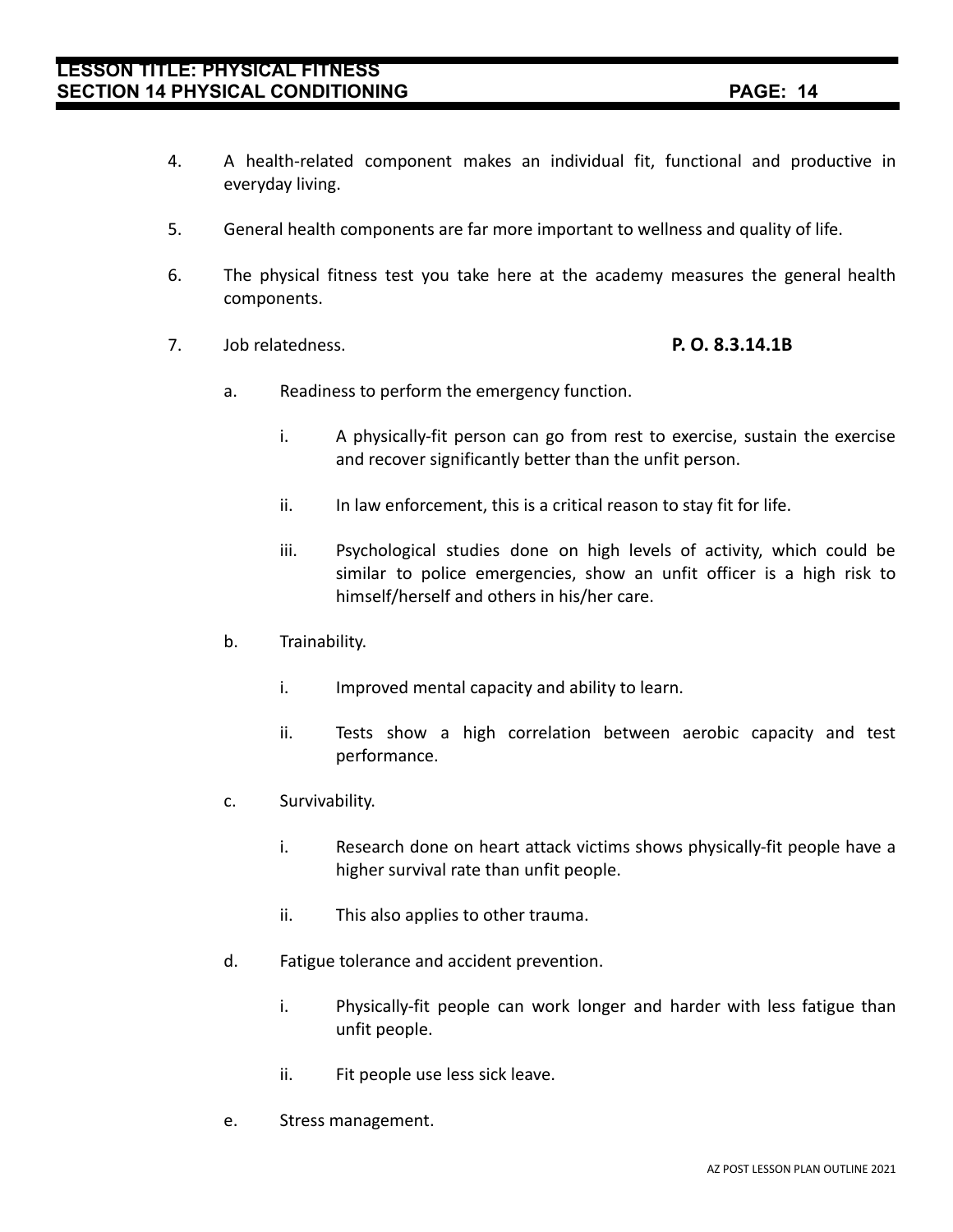- f. Physiologically as one becomes fit, one's physiological mechanisms for managing and handling stress are greatly enhanced.
- g. Response options.
	- i. The more physically fit the officer, the less force necessary in most cases.
	- ii. A physically-fit officer has more options and more time to use these options before progressing to deadly force.
- h. Endurance.
	- i. Physical fitness and endurance are synonymous.
	- ii. Endurance is an extremely valuable tool for police officers from physical confrontations to rescues.

#### **IV. STRESS AND FITNESS**

- A. A stress mechanism occurs no matter what the source of stress is. The body will respond in the same manner.
	- 1. When confronted with a stressful situation, our adrenal glands secrete powerful hormones.
	- 2. This causes increases in blood pressure, heart rate, respiration as well as others, which get us ready for confrontation (fight) or escape (flight).
	- 3. Chronic stress of any kind can leave us susceptible to illness. Among the stress-related conditions are:
		- a. Low back pain.
		- b. Ulcers.
		- c. Insomnia.
		- d. High blood pressure.
		- e. Loss of appetite.
		- f. Overeating.
		- g. Anxiety.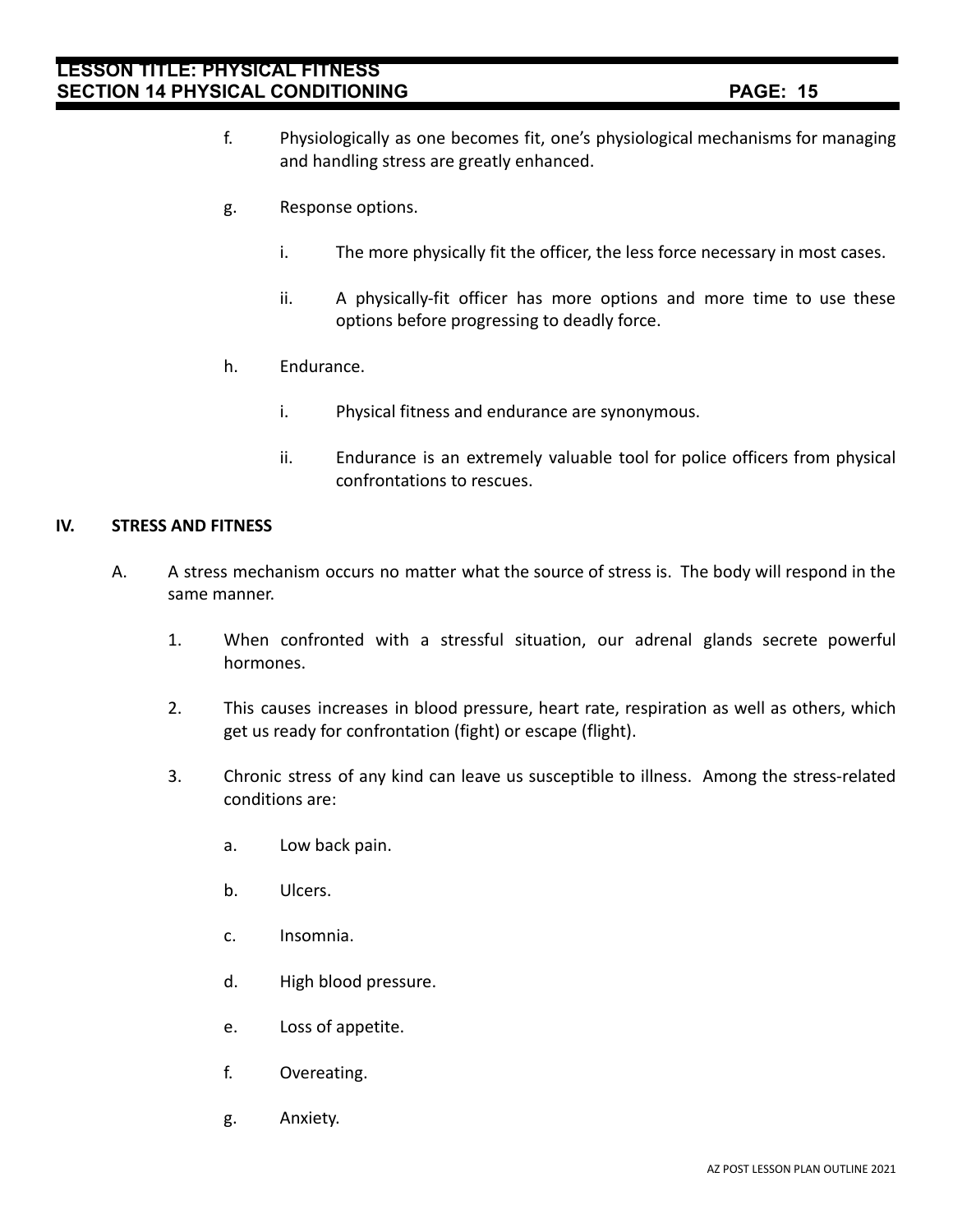- h. Rash.
- i. Headaches.
- j. Indigestion.
- k. Chronic fatigue.
- l. Sexual dysfunction.
- m. Irritability.
- n. Heart palpitations.

#### B. Reducing stress.

- 1. Exercise, even though it is a form of stress, causes many beneficial changes in the body.
- 2. Exercise is a controllable type of stress that can be turned on and off at the beginning and end of the exercise.
- 3. Not only does moderate exercise reduce stress, it also reduces chances of cardiovascular heart disease (cardiovascular events).
- 4. Studies show that a police officer at a low fitness level has a 25 times greater chance of dying from a cardiovascular event than from violent death.
- 5. The unfit officer is less able to respond fully to strenuous physical activity.
- 6. Hopefully, the material we have just covered will explain to you why we have fitness testing.

### **V. DIET AND NUTRITION – ESSENTIAL DIETARY COMPONENTS P. O. 8.3.14.1I**

- A. Carbohydrates.
	- 1. Simple (glucose).
	- 2. Complex:
		- a. Glycogenolysis the process by which liver glycogen is converted to glucose and transported in the blood for use by the muscles.
		- b. Glycogen the state in which the body stores glucose.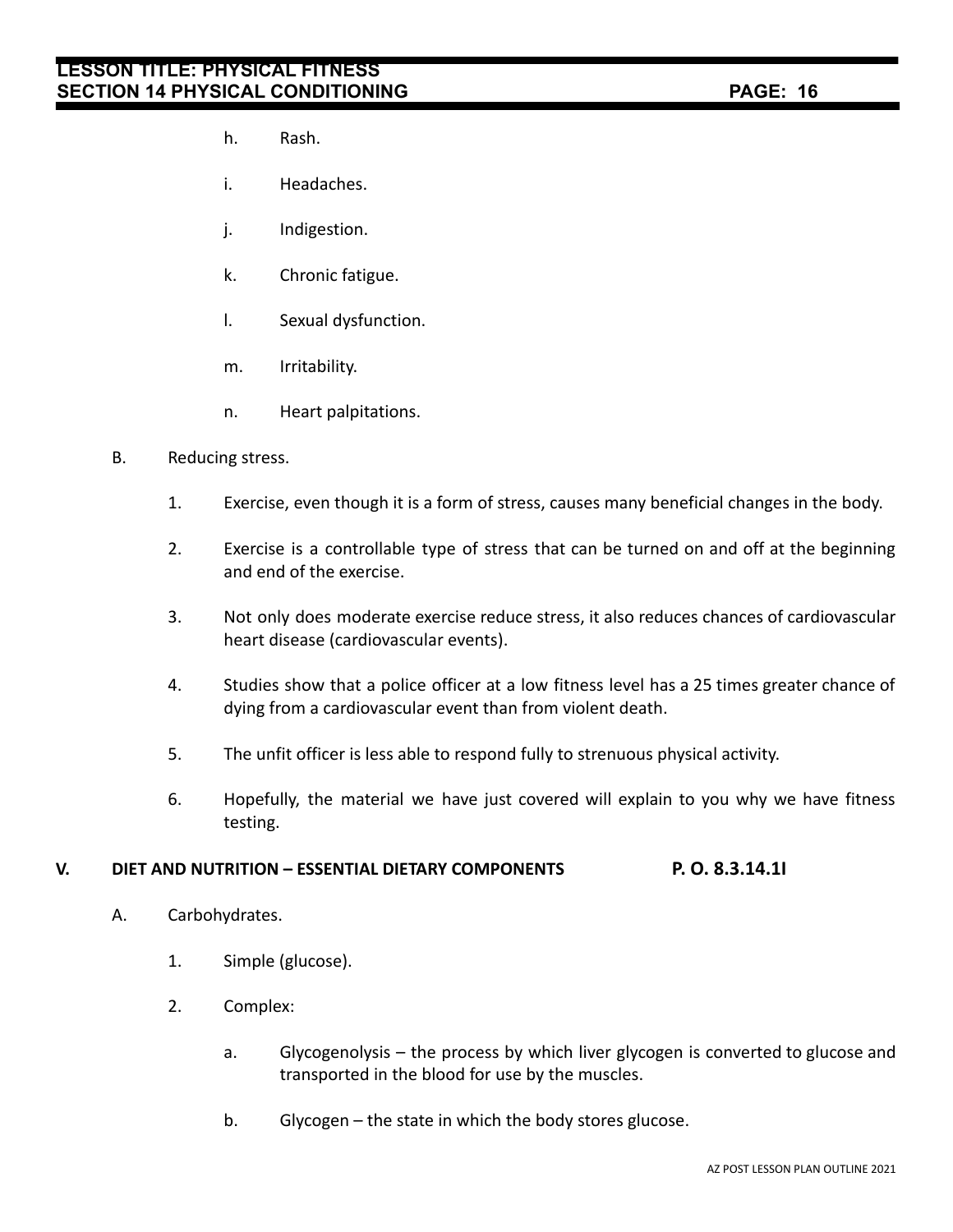- 3. Function of carbohydrates:
	- a. A major source of energy four (4) calories per gram.
	- b. Spares the breakdown of proteins.
	- c. Fuel for CNS and the brain.
	- d. Major source of fiber.
- 4. Where do they come from?
	- a. Simple sugar, honey, molasses (ose-ending for sugars) and refined/processed grains. **P. O. 8.3.14.1J**
		- i. High glycemic index .
		- ii. Very low in fiber and nutrients.
	- b. Complex breads, cereals, rice, spaghetti, macaroni, potatoes, beans, etc.
		- i. Low glycemic index.
- 5. Diet deficiency in carbohydrates rapidly depletes muscle and liver glycogen (hypoglycemia) and adversely affects performance of intense short-term exercise as well as in prolonged submaximal exercise.
- 6. Carbohydrates should provide 55%-60% of total daily calories (most should be from complex).
- B. Fats.
	- 1. Types of fats:
		- a. Simple (triglycerides).
			- i. Storage fat.
			- ii. Makes up 98% of your body fat.
		- b. Compound fats lipoproteins transport fat in the blood.
		- c. Derived fats (from simple and compound).
			- i. Cholesterol produced by the liver.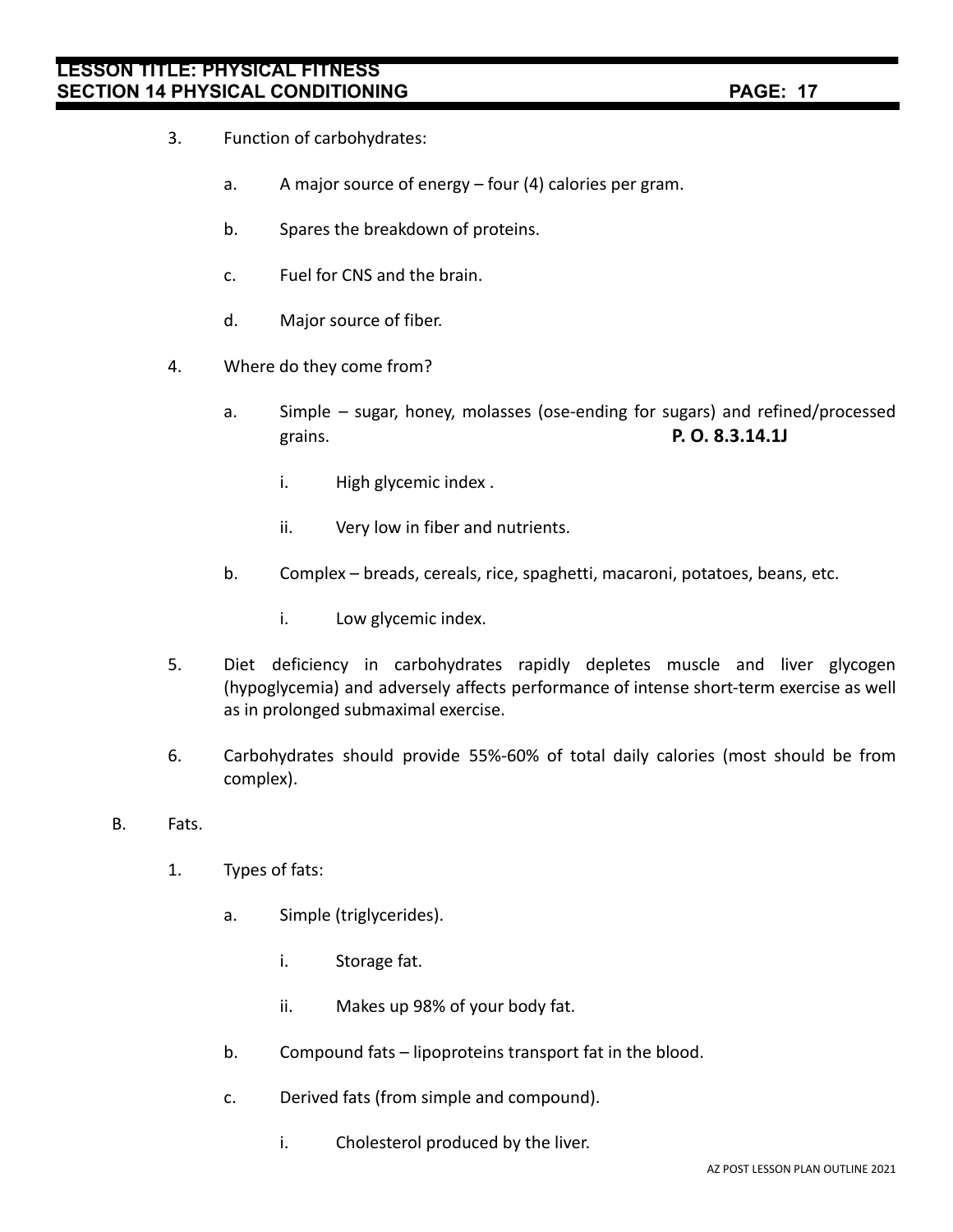- ii. From .5 grams to 20 grams per day.
- 2. Functions of fats:
	- a. Energy source and reserve nine (9) calories per gram.
	- b. Protection of major organs.
	- c. Thermo-regulation.
	- d. Absorption of fat-soluble vitamins (A, D, E and K).
- 3. Where do they come from?
	- a. Cooking oils, butter, meats, whole milk, cheese, nuts, etc.

**P. O. 8.3.14.1J**

- b. Saturated fats:
	- i. Solid at room temperature animal products, coconut oil, palm oil, etc. (liver turns saturated fat into cholesterol).
	- ii. Elevates LDL cholesterol.
- c. Polyunsaturated fats:
	- i. Liquid at room temperature vegetable oils (corn, safflower, soybean, etc.).
	- ii. Lowers both LDL and HDL levels.
- d. Monounsaturated fats:
	- i. Vegetable oils (canola, peanut and olive), avocados and most nuts.
	- ii. Lowers LDL and may raise HDL levels.
- e. A normal diet should contain 20%-30% fat.
	- i. Weight loss should include budgeting your fat intake.
	- ii. Limit to 10%-20% to lose weight.
- C. Proteins.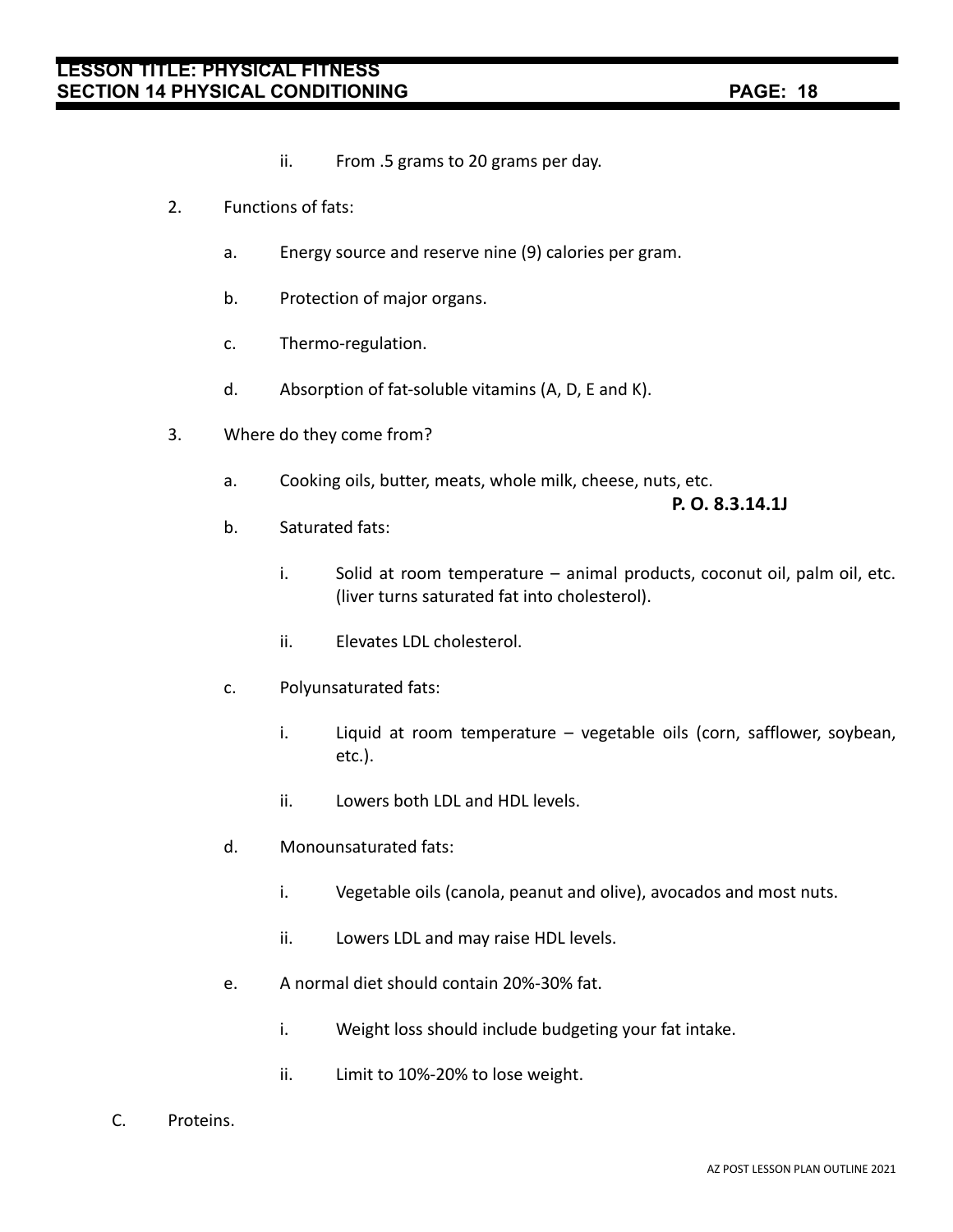- 1. Come from lean meats, fish, poultry, eggs, milk products, peanut butter, nuts, soy-based products, etc. **P. O. 8.3.14.1J**
- 2. Functions of proteins:
	- a. Build end repair body tissues.
	- b. Regulate body functions:
		- i. Growth.
		- ii. Digestion.
	- c. Help fight infections.
	- d. Supply energy four (4) calories per gram, especially when glycogen stores are depleted.
	- e. A normal diet should contain 12%-15% protein .8 grams per kg of body weight (athletes 1-1.5 gm/kg body weight).
- D. Vitamins and minerals. (Discuss sports drinks.)
	- 1. Come from a balanced diet.
	- 2. Women need more calcium and iron.
	- 3. Anti-oxidants:
		- a. Vitamins A, C and E. (And the mineral selenium.)
		- b. Help to neutralize free-radicals that may cause cancer and heart disease.
- E. Water.
	- 1. The average person needs eight (8) to 10 cups per day or divide your weight in half  $(\frac{1}{2})$ and that is how many ounces you should drink. (Example 180 lbs/2=90 ounces of water.)
	- 2. For every pound of body weight lost through sweat, replenish with 16 ounces of water.

### **VI. PHYSICAL CONDITIONING FACTORS P. O. 8.3.14.1D**

- A. Physical conditioning factors and methods for evaluating each, including the following:
	- 1. Cardiovascular endurance 1.5-mile run.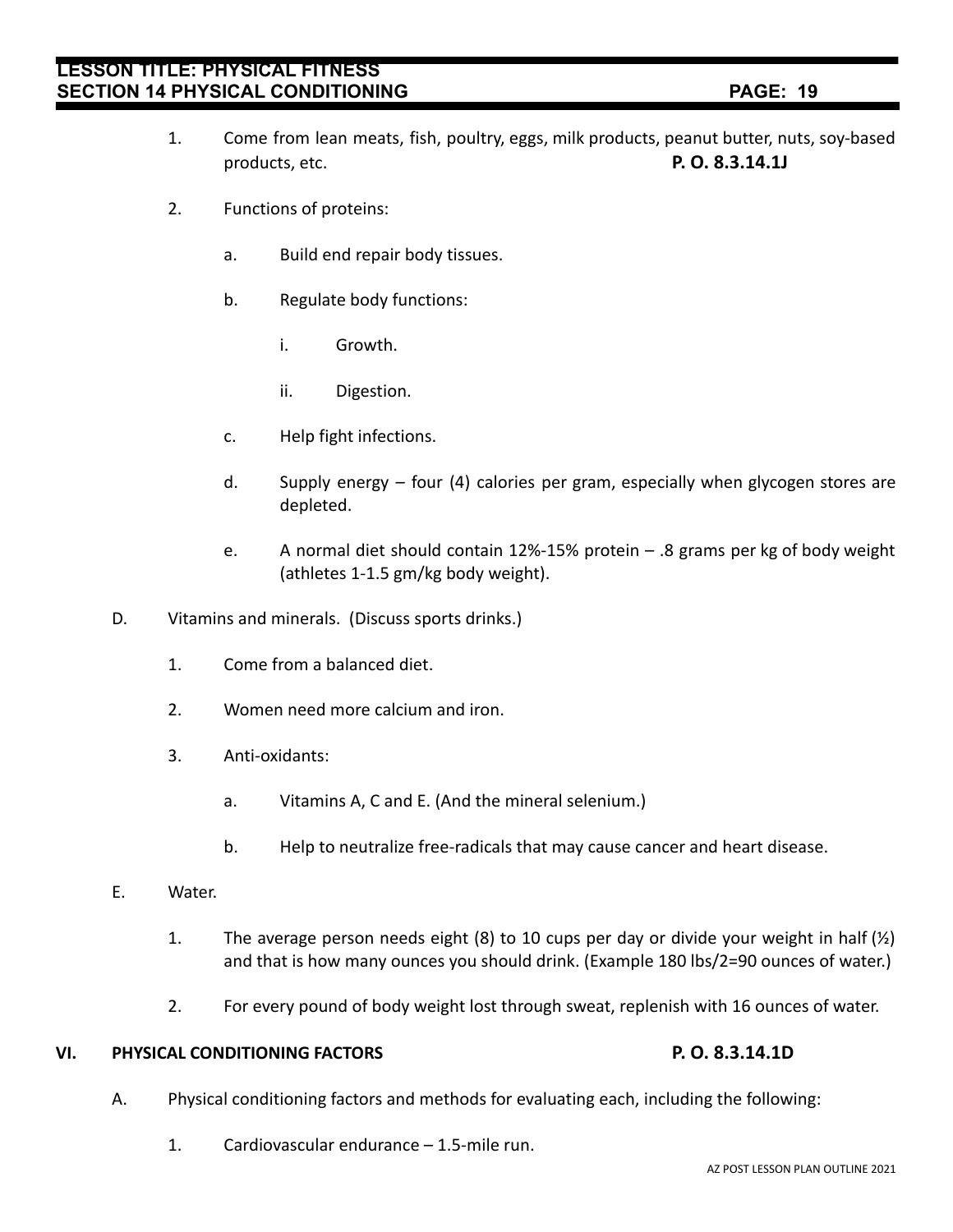- 2. Flexibility sit and reach test.
- 3. Muscular strength bench press, leg press, vertical jump, etc.
- 4. Muscular endurance push ups, sit ups.
- 5. Anaerobic power 300-meter run.
- 6. Speed and agility run, sprints, etc.
- B. Safe and effective exercises for each of the physical conditioning factors (instructor-led demonstration followed by trainee practice to achieve proper exercise techniques, including calculation and monitoring of "target" heart rate). (Demonstrate and practice for trainees.) **P. O. 8.3.14.1E**
- C. The three (3) components of a safe and effective conditioning session:

**P. O. 8.3.14.1F**

- 1. Warm-up.
- 2. Conditioning period.
- 3. Cool down.
- D. The meaning and significance of the flowing exercise principles: **P. O. 8.3.14.1G**
	- 1. Specificity.
	- 2. Frequency.
	- 3. Duration.
	- 4. Overload.
	- 5. Progression.
- E. Methods for preventing low back injury (instructor-led demonstration followed by trainee practice to achieve proper exercise techniques), including proper techniques for:

**P. O. 8.3.14.1H**

- 1. Lifting/carrying heavy objects.
- 2. Dragging/pulling heavy objects. Handout (Addendum C)
- 3. Pushing vehicles by hand.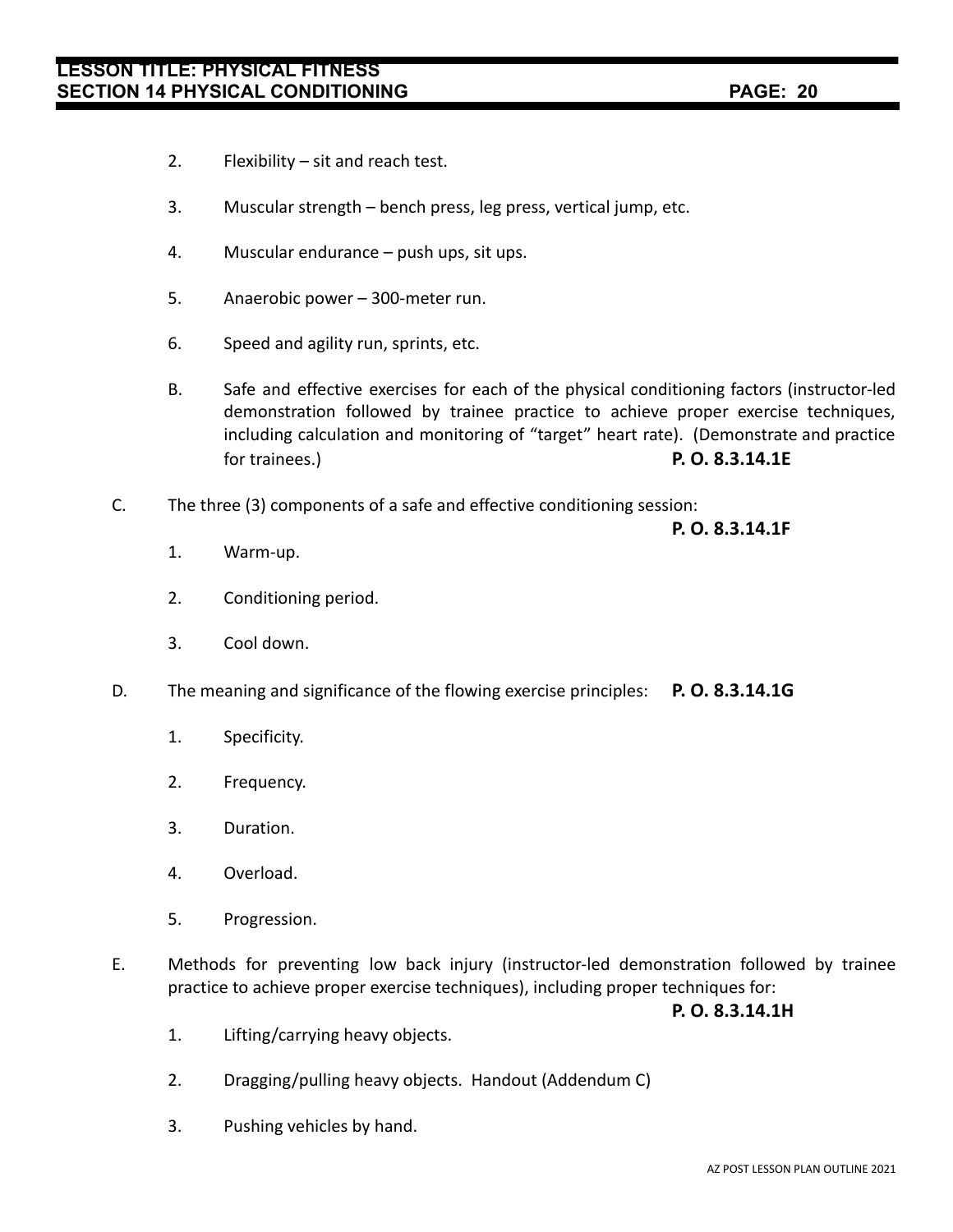4. Safe and effective flexibility and strength exercises for preventing low back injury.

### **VII. EXERCISE INJURY PREVENTION AND TREATMENT**

- A. A fatigued body structure is more prone to injuries.
	- 1. Fatigue to a structure occurs when asked to sustain a workload over a mechanically unsound foundation.
		- a. Cushion inserts.
		- b. Orthotics.
	- 2. Proper running shoes. Handout (Addendum B)
	- 3. Stretching.
	- 4. Special exercises.
	- 5. Taping wrapping, etc.
	- 6. Adjusted running stride or gait. (180 190 steps per minute.)
	- 7. Watch where you are going.
		- a. When running on uneven surfaces, give yourself several yards behind the runner ahead of you.
		- b. Upright posture opens the airway and diaphragm.
	- 8. Use equipment safely.
- B. Treatment.
	- 1. Stop exercising immediately when an injury occurs. Explain exercise pain vs. injury pain.
	- 2. Verbally report an injury to the class instructor immediately and in writing as soon as possible to the class sergeant.
	- 3. Rest.
	- 4. Ice (48 to 72 hours). (Heat can be applied after 72 hours to generate blood flow for healing.)
	- 5. Compression.